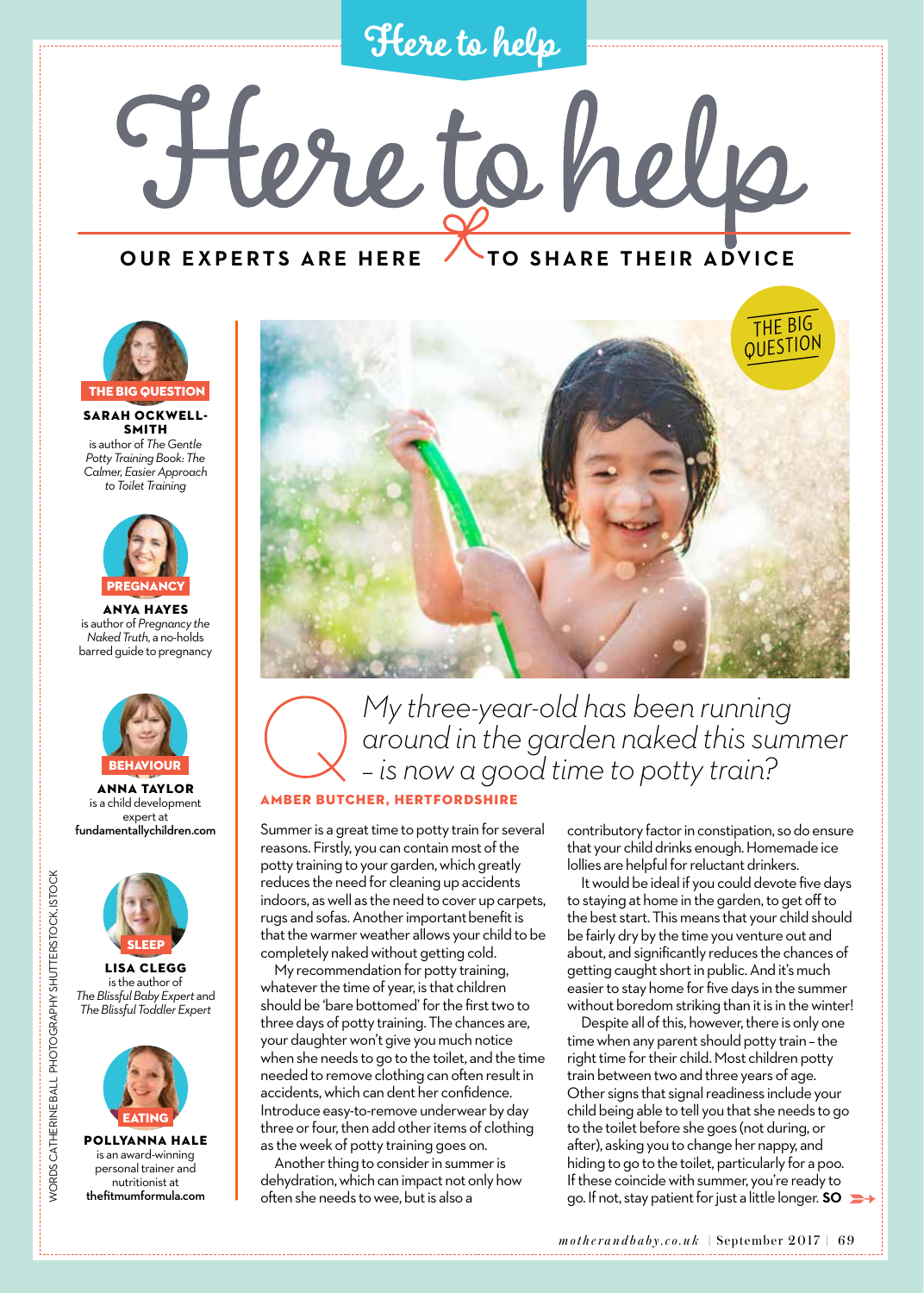# PREGNANCY

#### *My belly button has just popped out – will I ever go back to having an innie?*

#### Kate Phillips, Rutland

Your belly button pops out in pregnancy because your tummy has to expand hugely to accommodate your baby, and the skin has to stretch the most right about where your naval is. Combine that with pressure from your expanding uterus, and out pops your belly button to say hello! For most of us, the tummy button gradually softens back in once baby has been born and your uterus is no longer putting pressure on your skin. But, as with everything to do with pregnancy, there's no hard and fast guarantee, and so for some people, the belly button never quite goes back to what it was. If your belly button prefers to stay out, massaging with nourishing oils will do wonders for enhancing the skin tone of the entire area. **AH**



## **Q** *I am finding it hard to write my birth plan. Where do I start?*  Sara Watson, Suffolk



Firstly, understand that your birth plan is a guideline rather than a fixed decree. The word 'plan' suggests you can predict what will happen, so it can come as a shock if things veer off course. The last thing you want to do is feel like things 'didn't go right'. I prefer to think of this task as assessing your options. It is a good idea to research all avenues. Writing things down will organise in your mind what scenarios you're drawn to: where would you like to have your baby? Who would you like present? What type of pain relief would suit? Remember you're allowed to change your mind. Being open to all birth routes will equip you for feeling like you haven't lost control if your birth story unfolds in a narrative you hadn't predicted. **AH**

**Q** *I* teach him not to put things into his mouth when <br> *he's playing in the garden?* Kim Hogg, north Yorkshire

#### *What can I do to minimise stretchmarks?*  Francine Baker, London **Q**

The honest answer here is that whether or not you get the tiger stripes of pregnancy as your belly swells is largely down to your genes and lady luck. But there is a lot you can do to keep your skin moisturised, supple and healthy. There is evidence to suggest that regular massage with a moisturising oil goes some way to prevent stretchmarks being too severe. It's also a lovely way of connecting with your bump. There are plenty of pregnancy-friendly massage oils and balms on the market, for varying price ranges. I loved the Mama Mio range, and used The Tummy Rub Oil in the postnatal months to massage my deflating belly. Bio-Oil is also good. But the most important thing is to reframe your view of stretchmarks, as they are a marker of having brought your baby into the world. Midwives in Mexico refer to them as 'love lines'. Now, isn't that a better way of seeing them? **AH**

# BEHAVIOUR

*My 18 month oldis very shy and hides behind my leg all the time – how can I help him feel more confident?* Melanie Willsher, Dorset

It's very typical for toddlers to be cautious in new situations or around unfamiliar people. It could be your son's temperament, or he could be going through a stage of separation anxiety, which comes and goes over the first three years and tends to peak at around 10 to 18 months. Group activities such as birthday parties or playdates are a good way for him to become more comfortable with social situations. Stay with him while he warms up to the environment. Avoid calling him 'shy' or being critical of his shyness, and offer understanding along with encouragement, for example, saying: 'There are lots of people here, it is quite noisy.' **AT**

# *My toddler eats everything and anything. How can*



Most children go through this stage; they're very curious at this age and, now they're up and moving, can't wait to use all of their senses to explore their environment. Gently explain to him that he shouldn't eat rocks, grass or mud, and perhaps give him an alternative he *can* munch on, such as a snack or his comfort blanket. It's important that you keep the garden clear of anything dangerous, such as cat poo, and always keep a watchful eye on him. He'll soon learn that snails don't taste very nice! **AT**

*My sixmonth-old*  **Q** *son hasn't learnt to roll over yet. What can I do to help him?* Meg Belmore, Nottinghamshire

Before your son can start to roll himself over, his neck and arm muscles need to be strong enough. Tummy time – putting him on his front while he's awake, on a blanket on the floor, or on your chest, lap or arms – is a great way to develop these muscles, and you're likely to see him doing mini push-ups before he begins to roll. Another way to strengthen those arm and neck muscles is to give your son interesting toys to look at and reach for during tummy time. High-contrast patterns will catch his attention, and he'll love batting at toys to cause a reaction, such as a noisy toy or a mirror reflecting light. **AT**



Splash About's new Happy Nappy offers the best protection ever against leaks in the pool. Its new ergonomic shape with fitted gusset and





## PROMOTION **MOTHER&BABY SPLASH ABOUT'S NEW HAPPY NAPPY**

specialist-pressured fabric at the waist and legs is flexible but holds any waste inside. This swim nappy won't gape and leak, regardless of how hard your baby kicks in water, which is why it's recommended by UK swim-schools and British Standards guidelines for baby swimming, splashabout.com



Pregnacare Liquid is ideal for women who prefer not to swallow tablets and has been carefully developed to help safeguard daily dietary requirements from the start of trying to conceive and during all

## PROMOTION **MOTHER&BABY PREGNACARE LIQUID**







# **Here to help Here to help**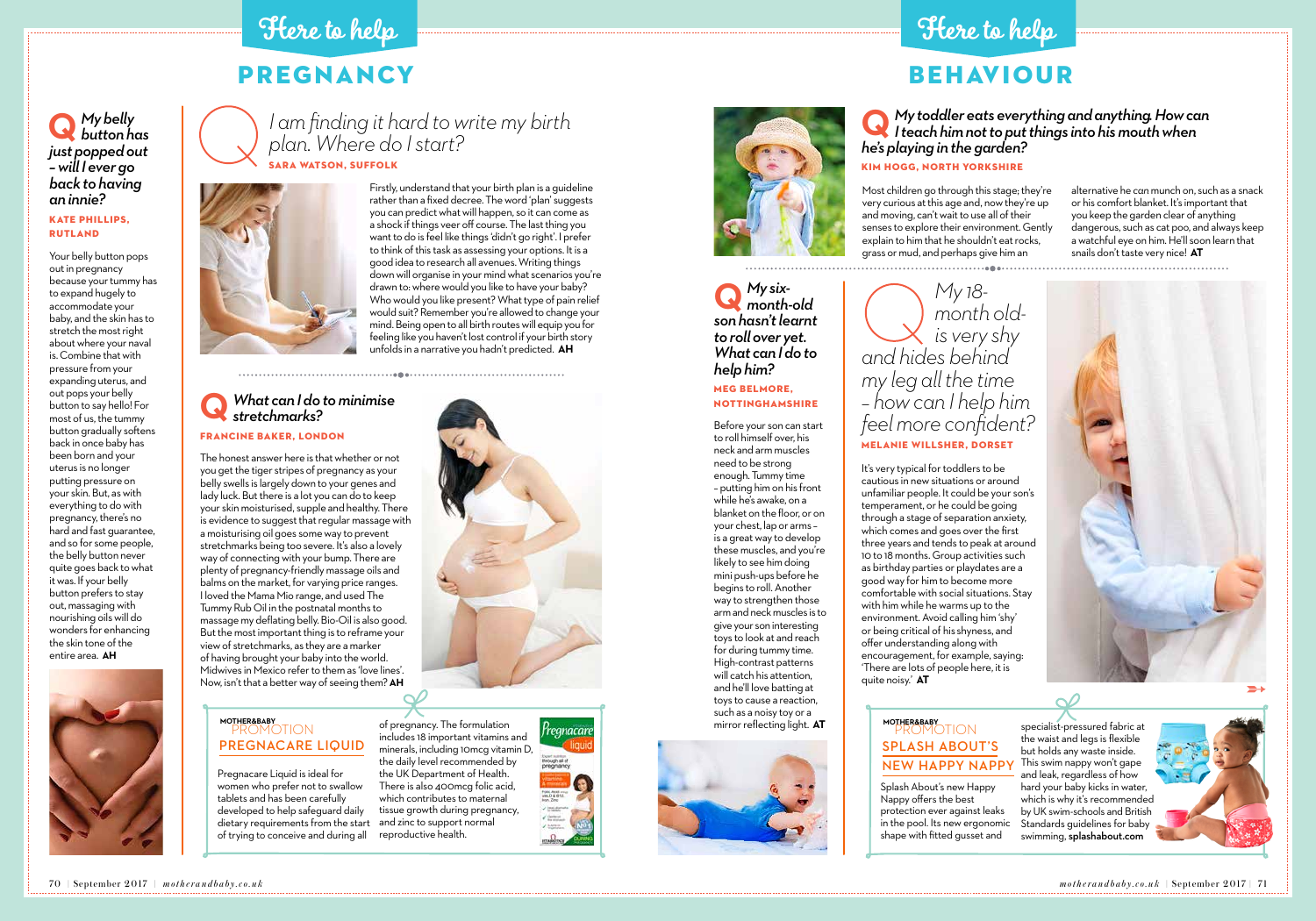## **Here to help**

# SLEEP

## **Q** *My two-year-old has started to have vivid nightmares. What can I do to prevent them?*

#### Kirsty Patterson, Warwickshire

A toddler's imagination can run wild as he goes through a leap in his language, social and emotional development. Keep his bedtime routine very calm and consistent. A good wind-down could include a nice bath followed by some calm play, perhaps doing a puzzle as well as reading a bedtime story. And make sure that story doesn't involve monsters, dinosaurs or anything else that could potentially cause him to wake up scared. Overtiredness can also cause unsettled sleep and increase the chance of a nightmare occurring, so ensure he gets a daytime nap if he still needs one, and that he goes to bed at a reasonable time. **LC**



*What should*  **Q** *I dress my sixweek-old in for sleep when the weather is really hot on holiday?*

#### Clare Jones, **SWANSEA**

Babies can sleep in just a vest if you are on holiday in a hot country, or even if it becomes hot at home in the UK. Remember that the overnight temperature does drop though, so you'll need to add an extra layer before you go to bed to prevent her waking up and being cold during the night. **LC**



*Any tips for helping my eight-monthold sleep well when she is teething?* SABEL RUNCORN, LANCASHIRE



and it takes time to figure out what are the best forms of relief for your baby so she can settle and sleep well. There are lots of products available, but it does vary as to which ones are more effective for each child. Try using teething toys and rings that can be put in the fridge to soothe her gums when she wakes. She'll need lots of reassurance and cuddles, too. When a tooth may just be ready to pop through and is too painful for her to sleep, give her an infant ibuprofen-based medicine, which works better for teething than paracetamolbased medication. **LC**

### PROMOTION **MOTHER&BABY A NATURAL NIGHT'S SLEEP**

The Coco Mat baby mattress is handmade in Devon using organic materials, which are naturally breathable and self-ventilating. This helps

your baby regulate his body temperature. Ideal for babies who suffer from allergies and asthma, the mattress is anti-dust mite, chemical free and naturally fire retardant, and comes with a machinewashable pure cotton cover. Available in all baby bed sizes, from naturalmat.co.uk